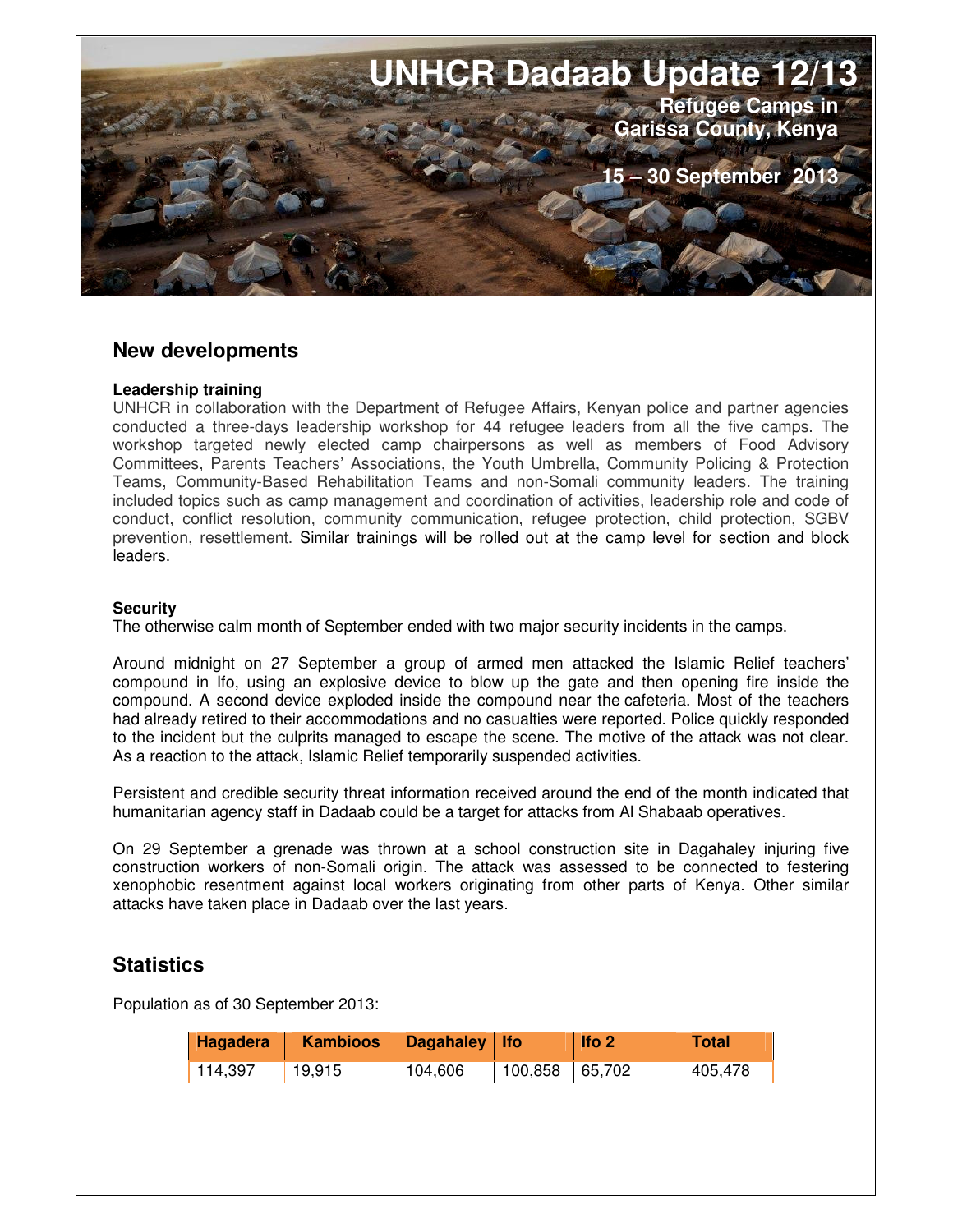# **Protection**

#### **Police/community talks**

The so called tango talks between police and the refugee community were resumed in Ifo on 26 September. The discussion focused on prevention of and response to SGBV. The sessions will be convened on a monthly basis in Ifo. Tango talks were also planned for Hagadera and Ifo 2 to usher in the newly elected refugee leaders and induct them on cooperation and engagement with the police on security matters.

#### **Community communication and accountability**

The inter-agency Community Communication Working Group (CCWG) celebrated one year of activities. The working group was set up in June 2012 to coordinate information campaigns and to encourage an interactive dialogue between the humanitarian agencies and the refugee and host communities in Dadaab and Fafi. In the course of the year, all agencies in the Dadaab operation involved in information campaigns and communication joined the CCWG. On 24 September, the CCWG and the Accountability Working Group decided to merge in order to rationalize their activities, which were similar and to a large extent overlapping. The name of the new working group is the Community Communication and Accountability Working Group (CCAWG).

#### **Child protection**

Adolescent girls out of school participated in a one day empowerment forum organized by Womankind Kenya. Being the first of its kind, there was a lot of interest and over 50 girls participated. The girls requested support for access to education (tailor-made classes as they cannot follow the formal structure) and livelihood activities especially for young mothers. The forum will be held on a monthly basis.

#### **Resettlement**

A mission from the US Citizenship and Immigration Services (USCIS) spent 10 days in Dadaab, managing to complete interviews for 213 cases / 1,396 individuals.

## **Education**

UNHCR in coordination with partners and the refugee community conducted a school enrolment drive campaign in Ifo 2. The campaign focused on girls and children with special needs and resulted in the enrolment of 200 children of which 21 were children with special needs.

In Kambioos, it was noted that the dropout rate of girls was on the increase. One concern that emerged during discussions with girls and parents was alleged sexual harassment by teachers, leading parents to pull out their girls from school. In response, a PSEA (Prevention of Sexual Exploitation and Abuse) training was planned for teachers, and awareness campaigns were conducted at block level with Terre des Hommes taking the lead. Thus far, 9 blocks have been reached.



**Schoolgirls in Ifo 2** Photo UNHCR